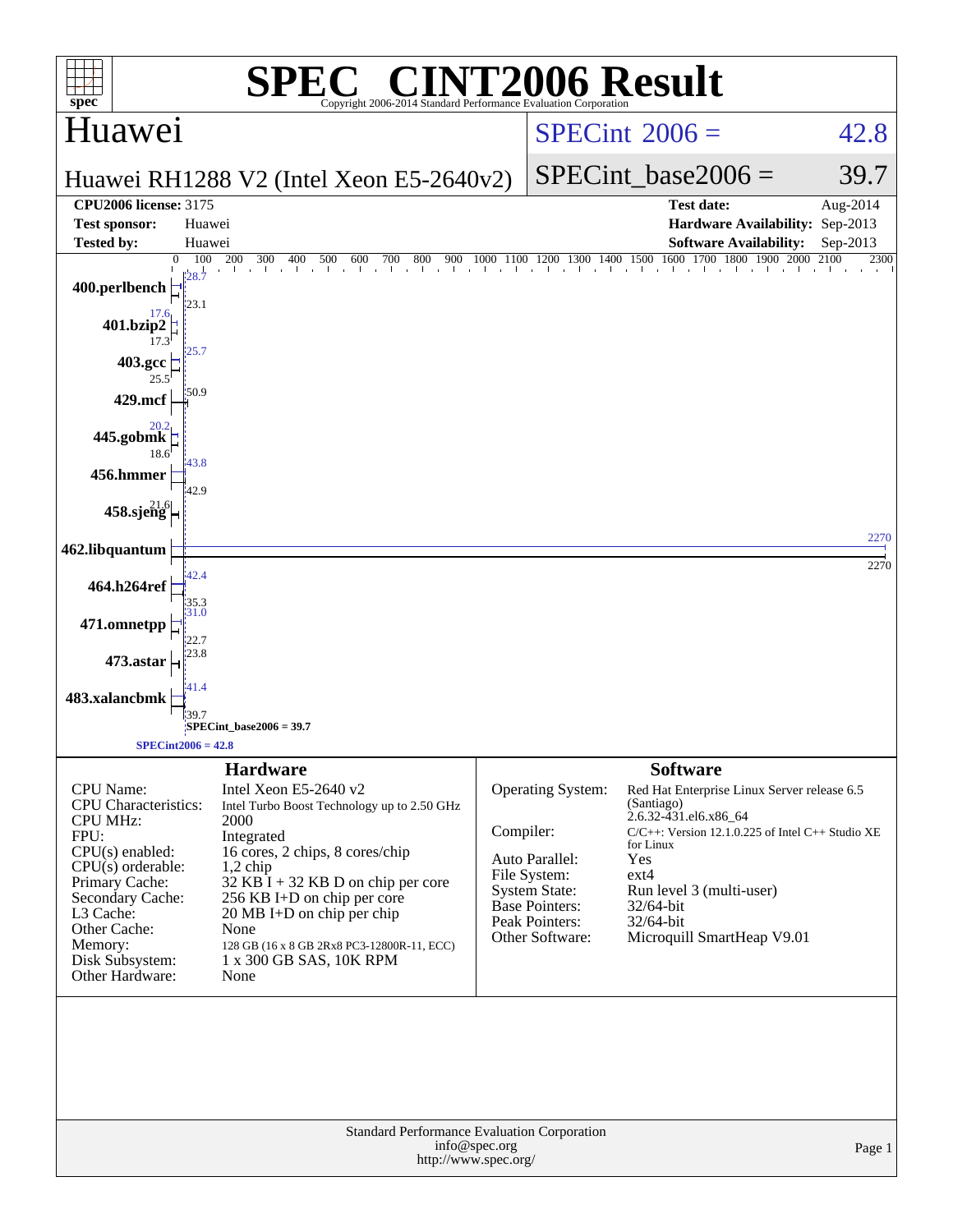

#### Huawei

### $SPECint2006 = 42.8$  $SPECint2006 = 42.8$

Huawei RH1288 V2 (Intel Xeon E5-2640v2)

SPECint base2006 =  $39.7$ 

**[CPU2006 license:](http://www.spec.org/auto/cpu2006/Docs/result-fields.html#CPU2006license)** 3175 **[Test date:](http://www.spec.org/auto/cpu2006/Docs/result-fields.html#Testdate)** Aug-2014

**[Test sponsor:](http://www.spec.org/auto/cpu2006/Docs/result-fields.html#Testsponsor)** Huawei **[Hardware Availability:](http://www.spec.org/auto/cpu2006/Docs/result-fields.html#HardwareAvailability)** Sep-2013 **[Tested by:](http://www.spec.org/auto/cpu2006/Docs/result-fields.html#Testedby)** Huawei **[Software Availability:](http://www.spec.org/auto/cpu2006/Docs/result-fields.html#SoftwareAvailability)** Sep-2013

#### **[Results Table](http://www.spec.org/auto/cpu2006/Docs/result-fields.html#ResultsTable)**

|                    | <b>Base</b>                                                                                              |       |                |       |                |       | <b>Peak</b>    |              |                |              |                |              |
|--------------------|----------------------------------------------------------------------------------------------------------|-------|----------------|-------|----------------|-------|----------------|--------------|----------------|--------------|----------------|--------------|
| <b>Benchmark</b>   | <b>Seconds</b>                                                                                           | Ratio | <b>Seconds</b> | Ratio | <b>Seconds</b> | Ratio | <b>Seconds</b> | <b>Ratio</b> | <b>Seconds</b> | <b>Ratio</b> | <b>Seconds</b> | <b>Ratio</b> |
| $ 400$ .perlbench  | 422                                                                                                      | 23.1  | 423            | 23.1  | 423            | 23.1  | 341            | 28.6         | 340            | 28.7         | 340            | 28.7         |
| 401.bzip2          | 558                                                                                                      | 17.3  | 557            | 17.3  | 557            | 17.3  | 546            | 17.7         | 547            | 17.6         | 547            | 17.6         |
| $403.\mathrm{gcc}$ | <u>316</u>                                                                                               | 25.5  | 315            | 25.5  | 317            | 25.4  | 313            | 25.7         | 313            | 25.7         | 313            | 25.7         |
| $429$ .mcf         | 179                                                                                                      | 50.9  | 177            | 51.4  | 180            | 50.6  | 179            | 50.9         | 177            | 51.4         | 180            | 50.6         |
| $445$ .gobmk       | 565                                                                                                      | 18.6  | 565            | 18.6  | 565            | 18.6  | 520            | 20.2         | 520            | 20.2         | 520            | 20.2         |
| $456.$ hmmer       | 218                                                                                                      | 42.9  | 218            | 42.8  | 218            | 42.9  | 212            | 44.1         | 213            | 43.8         | 214            | 43.6         |
| $458$ .sjeng       | 559                                                                                                      | 21.6  | 559            | 21.6  | 559            | 21.6  | 559            | 21.6         | 559            | 21.6         | 559            | 21.6         |
| 462.libquantum     | 9.11                                                                                                     | 2270  | 9.11           | 2270  | 9.11           | 2270  | 9.11           | 2270         | 9.11           | 2270         | 9.11           | 2270         |
| 464.h264ref        | 627                                                                                                      | 35.3  | 626            | 35.4  | 628            | 35.3  | 521            | 42.4         | 521            | 42.5         | 523            | 42.3         |
| 471.omnetpp        | 276                                                                                                      | 22.7  | 275            | 22.7  | 276            | 22.7  | 202            | <b>31.0</b>  | 201            | 31.1         | 202            | 30.9         |
| 473.astar          | 295                                                                                                      | 23.8  | 295            | 23.8  | 300            | 23.4  | 295            | 23.8         | 295            | 23.8         | 300            | 23.4         |
| 483.xalancbmk      | 174                                                                                                      | 39.7  | 174            | 39.7  | 174            | 39.8  | 167            | 41.4         | 167            | 41.4         | 167            | 41.4         |
|                    | Results appear in the order in which they were run. Bold underlined text indicates a median measurement. |       |                |       |                |       |                |              |                |              |                |              |

**[Operating System Notes](http://www.spec.org/auto/cpu2006/Docs/result-fields.html#OperatingSystemNotes)**

Stack size set to unlimited using "ulimit -s unlimited"

#### **[Platform Notes](http://www.spec.org/auto/cpu2006/Docs/result-fields.html#PlatformNotes)**

Standard Performance Evaluation Corporation [info@spec.org](mailto:info@spec.org) BIOS configuration: Set Power Efficiency Mode to Custom Baseboard Management Controller used to adjust the fan speed to 100% Sysinfo program /spec/config/sysinfo.rev6800 \$Rev: 6800 \$ \$Date:: 2011-10-11 #\$ 6f2ebdff5032aaa42e583f96b07f99d3 running on wbspeccpu Mon Aug 4 18:35:37 2014 This section contains SUT (System Under Test) info as seen by some common utilities. To remove or add to this section, see: <http://www.spec.org/cpu2006/Docs/config.html#sysinfo> From /proc/cpuinfo model name : Intel(R) Xeon(R) CPU E5-2640 v2 @ 2.00GHz 2 "physical id"s (chips) 16 "processors" cores, siblings (Caution: counting these is hw and system dependent. The following excerpts from /proc/cpuinfo might not be reliable. Use with caution.) cpu cores : 8 siblings : 8 physical 0: cores 0 1 2 3 4 5 6 7 physical 1: cores 0 1 2 3 4 5 6 7 cache size : 20480 KB Continued on next page

<http://www.spec.org/>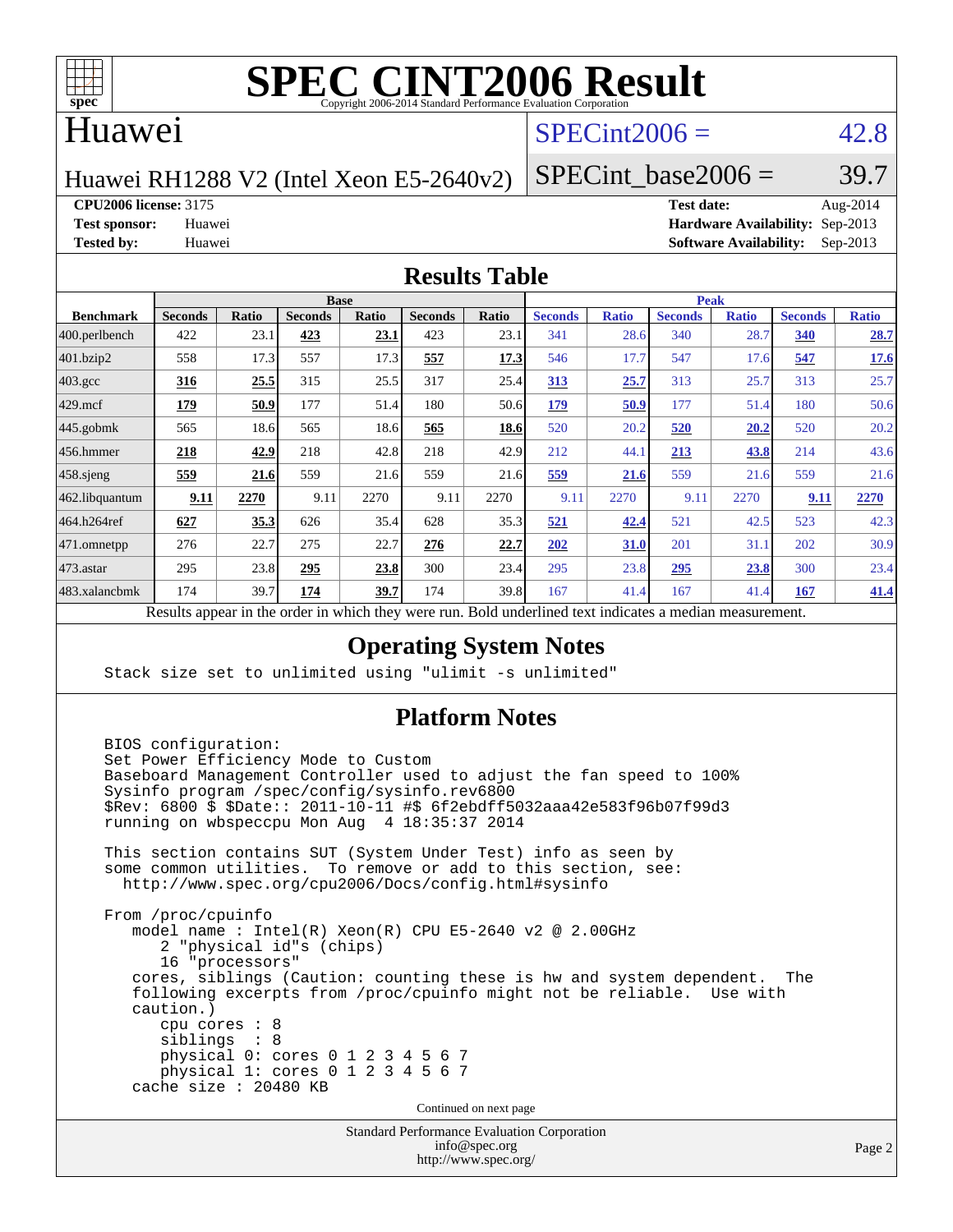

#### Huawei

 $SPECint2006 = 42.8$  $SPECint2006 = 42.8$ 

Huawei RH1288 V2 (Intel Xeon E5-2640v2)

SPECint base2006 =  $39.7$ 

**[CPU2006 license:](http://www.spec.org/auto/cpu2006/Docs/result-fields.html#CPU2006license)** 3175 **[Test date:](http://www.spec.org/auto/cpu2006/Docs/result-fields.html#Testdate)** Aug-2014 **[Test sponsor:](http://www.spec.org/auto/cpu2006/Docs/result-fields.html#Testsponsor)** Huawei **[Hardware Availability:](http://www.spec.org/auto/cpu2006/Docs/result-fields.html#HardwareAvailability)** Sep-2013 **[Tested by:](http://www.spec.org/auto/cpu2006/Docs/result-fields.html#Testedby)** Huawei **[Software Availability:](http://www.spec.org/auto/cpu2006/Docs/result-fields.html#SoftwareAvailability)** Sep-2013

#### **[Platform Notes \(Continued\)](http://www.spec.org/auto/cpu2006/Docs/result-fields.html#PlatformNotes)**

 From /proc/meminfo MemTotal: 132103760 kB HugePages\_Total: 0<br>Hugepagesize: 2048 kB Hugepagesize: /usr/bin/lsb\_release -d Red Hat Enterprise Linux Server release 6.5 (Santiago) From /etc/\*release\* /etc/\*version\* redhat-release: Red Hat Enterprise Linux Server release 6.5 (Santiago) system-release: Red Hat Enterprise Linux Server release 6.5 (Santiago) system-release-cpe: cpe:/o:redhat:enterprise\_linux:6server:ga:server uname -a: Linux wbspeccpu 2.6.32-431.el6.x86\_64 #1 SMP Sun Nov 10 22:19:54 EST 2013 x86\_64 x86\_64 x86\_64 GNU/Linux run-level 3 Aug 4 18:31 SPEC is set to: /spec Filesystem Type Size Used Avail Use% Mounted on<br>
/dev/sdal ext4 270G 69G 187G 27% / /dev/sda1 ext4 270G 69G 187G 27% / Additional information from dmidecode: Memory: 16x Micron 18JSF1G72PDZ-1G6E 8 GB 1600 MHz 2 rank (End of data from sysinfo program)

#### **[General Notes](http://www.spec.org/auto/cpu2006/Docs/result-fields.html#GeneralNotes)**

Environment variables set by runspec before the start of the run: KMP\_AFFINITY = "granularity=fine,compact,0,1" LD\_LIBRARY\_PATH = "/spec/libs/32:/spec/libs/64" OMP\_NUM\_THREADS = "16" Binaries compiled on a system with 2 x Xeon X5645 CPU + 16GB memory using RHEL 6.1

 Transparent Huge Pages enabled with: echo always > /sys/kernel/mm/redhat\_transparent\_hugepage/enabled

# **[Base Compiler Invocation](http://www.spec.org/auto/cpu2006/Docs/result-fields.html#BaseCompilerInvocation)**

[C benchmarks](http://www.spec.org/auto/cpu2006/Docs/result-fields.html#Cbenchmarks):  $\text{icc}$   $-\text{m64}$ 

[C++ benchmarks:](http://www.spec.org/auto/cpu2006/Docs/result-fields.html#CXXbenchmarks) [icpc -m64](http://www.spec.org/cpu2006/results/res2014q3/cpu2006-20140811-30888.flags.html#user_CXXbase_intel_icpc_64bit_fc66a5337ce925472a5c54ad6a0de310)

> Standard Performance Evaluation Corporation [info@spec.org](mailto:info@spec.org) <http://www.spec.org/>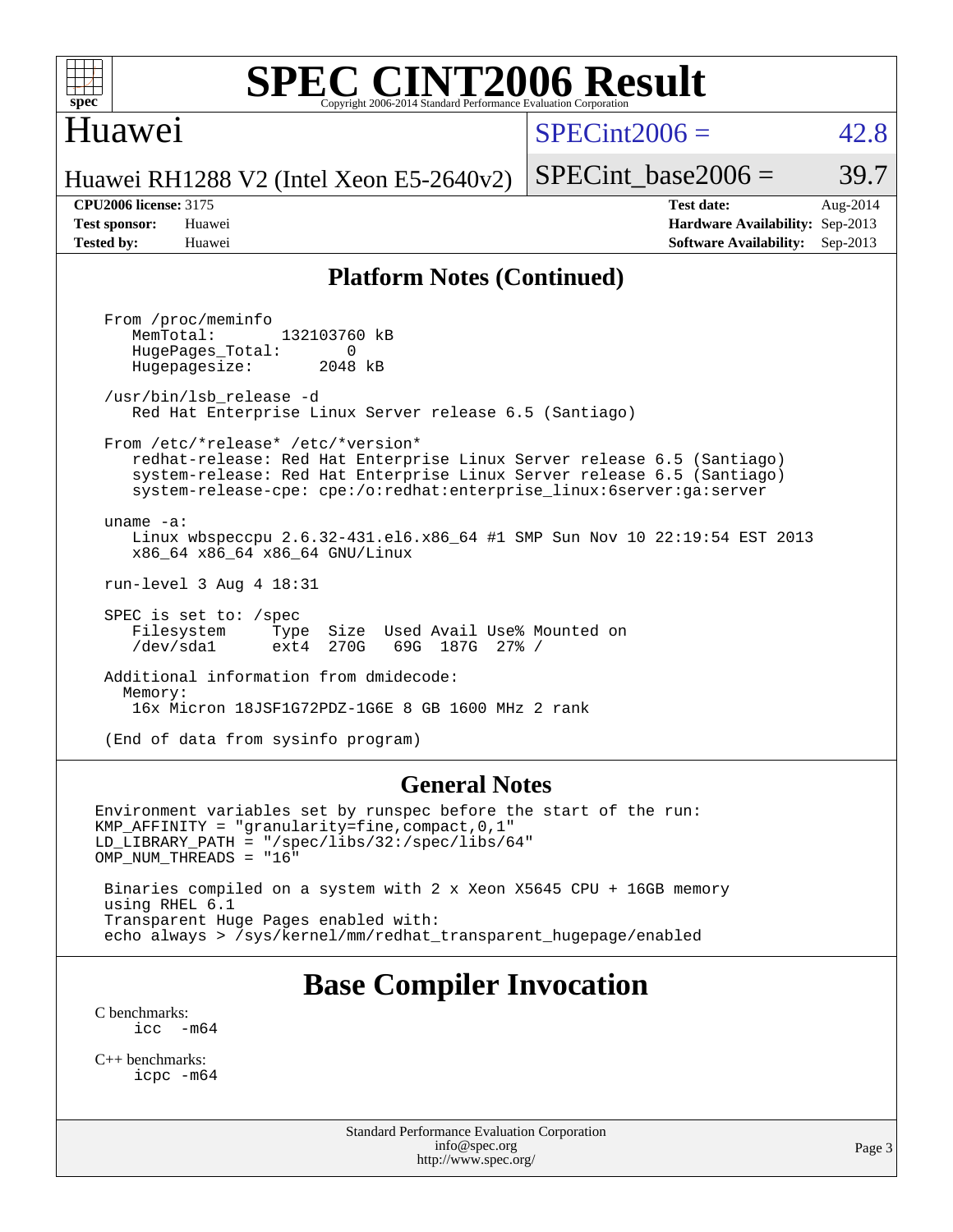

#### Huawei

 $SPECint2006 = 42.8$  $SPECint2006 = 42.8$ 

Huawei RH1288 V2 (Intel Xeon E5-2640v2)

SPECint base2006 =  $39.7$ 

**[CPU2006 license:](http://www.spec.org/auto/cpu2006/Docs/result-fields.html#CPU2006license)** 3175 **[Test date:](http://www.spec.org/auto/cpu2006/Docs/result-fields.html#Testdate)** Aug-2014 **[Test sponsor:](http://www.spec.org/auto/cpu2006/Docs/result-fields.html#Testsponsor)** Huawei **[Hardware Availability:](http://www.spec.org/auto/cpu2006/Docs/result-fields.html#HardwareAvailability)** Sep-2013 **[Tested by:](http://www.spec.org/auto/cpu2006/Docs/result-fields.html#Testedby)** Huawei **[Software Availability:](http://www.spec.org/auto/cpu2006/Docs/result-fields.html#SoftwareAvailability)** Sep-2013

### **[Base Portability Flags](http://www.spec.org/auto/cpu2006/Docs/result-fields.html#BasePortabilityFlags)**

 400.perlbench: [-DSPEC\\_CPU\\_LP64](http://www.spec.org/cpu2006/results/res2014q3/cpu2006-20140811-30888.flags.html#b400.perlbench_basePORTABILITY_DSPEC_CPU_LP64) [-DSPEC\\_CPU\\_LINUX\\_X64](http://www.spec.org/cpu2006/results/res2014q3/cpu2006-20140811-30888.flags.html#b400.perlbench_baseCPORTABILITY_DSPEC_CPU_LINUX_X64) 401.bzip2: [-DSPEC\\_CPU\\_LP64](http://www.spec.org/cpu2006/results/res2014q3/cpu2006-20140811-30888.flags.html#suite_basePORTABILITY401_bzip2_DSPEC_CPU_LP64) 403.gcc: [-DSPEC\\_CPU\\_LP64](http://www.spec.org/cpu2006/results/res2014q3/cpu2006-20140811-30888.flags.html#suite_basePORTABILITY403_gcc_DSPEC_CPU_LP64) 429.mcf: [-DSPEC\\_CPU\\_LP64](http://www.spec.org/cpu2006/results/res2014q3/cpu2006-20140811-30888.flags.html#suite_basePORTABILITY429_mcf_DSPEC_CPU_LP64) 445.gobmk: [-DSPEC\\_CPU\\_LP64](http://www.spec.org/cpu2006/results/res2014q3/cpu2006-20140811-30888.flags.html#suite_basePORTABILITY445_gobmk_DSPEC_CPU_LP64) 456.hmmer: [-DSPEC\\_CPU\\_LP64](http://www.spec.org/cpu2006/results/res2014q3/cpu2006-20140811-30888.flags.html#suite_basePORTABILITY456_hmmer_DSPEC_CPU_LP64) 458.sjeng: [-DSPEC\\_CPU\\_LP64](http://www.spec.org/cpu2006/results/res2014q3/cpu2006-20140811-30888.flags.html#suite_basePORTABILITY458_sjeng_DSPEC_CPU_LP64) 462.libquantum: [-DSPEC\\_CPU\\_LP64](http://www.spec.org/cpu2006/results/res2014q3/cpu2006-20140811-30888.flags.html#suite_basePORTABILITY462_libquantum_DSPEC_CPU_LP64) [-DSPEC\\_CPU\\_LINUX](http://www.spec.org/cpu2006/results/res2014q3/cpu2006-20140811-30888.flags.html#b462.libquantum_baseCPORTABILITY_DSPEC_CPU_LINUX) 464.h264ref: [-DSPEC\\_CPU\\_LP64](http://www.spec.org/cpu2006/results/res2014q3/cpu2006-20140811-30888.flags.html#suite_basePORTABILITY464_h264ref_DSPEC_CPU_LP64) 471.omnetpp: [-DSPEC\\_CPU\\_LP64](http://www.spec.org/cpu2006/results/res2014q3/cpu2006-20140811-30888.flags.html#suite_basePORTABILITY471_omnetpp_DSPEC_CPU_LP64) 473.astar: [-DSPEC\\_CPU\\_LP64](http://www.spec.org/cpu2006/results/res2014q3/cpu2006-20140811-30888.flags.html#suite_basePORTABILITY473_astar_DSPEC_CPU_LP64) 483.xalancbmk: [-DSPEC\\_CPU\\_LP64](http://www.spec.org/cpu2006/results/res2014q3/cpu2006-20140811-30888.flags.html#suite_basePORTABILITY483_xalancbmk_DSPEC_CPU_LP64) [-DSPEC\\_CPU\\_LINUX](http://www.spec.org/cpu2006/results/res2014q3/cpu2006-20140811-30888.flags.html#b483.xalancbmk_baseCXXPORTABILITY_DSPEC_CPU_LINUX)

#### **[Base Optimization Flags](http://www.spec.org/auto/cpu2006/Docs/result-fields.html#BaseOptimizationFlags)**

[C benchmarks](http://www.spec.org/auto/cpu2006/Docs/result-fields.html#Cbenchmarks):

[-xSSE4.2](http://www.spec.org/cpu2006/results/res2014q3/cpu2006-20140811-30888.flags.html#user_CCbase_f-xSSE42_f91528193cf0b216347adb8b939d4107) [-ipo](http://www.spec.org/cpu2006/results/res2014q3/cpu2006-20140811-30888.flags.html#user_CCbase_f-ipo) [-O3](http://www.spec.org/cpu2006/results/res2014q3/cpu2006-20140811-30888.flags.html#user_CCbase_f-O3) [-no-prec-div](http://www.spec.org/cpu2006/results/res2014q3/cpu2006-20140811-30888.flags.html#user_CCbase_f-no-prec-div) [-parallel](http://www.spec.org/cpu2006/results/res2014q3/cpu2006-20140811-30888.flags.html#user_CCbase_f-parallel) [-opt-prefetch](http://www.spec.org/cpu2006/results/res2014q3/cpu2006-20140811-30888.flags.html#user_CCbase_f-opt-prefetch) [-auto-p32](http://www.spec.org/cpu2006/results/res2014q3/cpu2006-20140811-30888.flags.html#user_CCbase_f-auto-p32)

[C++ benchmarks:](http://www.spec.org/auto/cpu2006/Docs/result-fields.html#CXXbenchmarks)

[-xSSE4.2](http://www.spec.org/cpu2006/results/res2014q3/cpu2006-20140811-30888.flags.html#user_CXXbase_f-xSSE42_f91528193cf0b216347adb8b939d4107) [-ipo](http://www.spec.org/cpu2006/results/res2014q3/cpu2006-20140811-30888.flags.html#user_CXXbase_f-ipo) [-O3](http://www.spec.org/cpu2006/results/res2014q3/cpu2006-20140811-30888.flags.html#user_CXXbase_f-O3) [-no-prec-div](http://www.spec.org/cpu2006/results/res2014q3/cpu2006-20140811-30888.flags.html#user_CXXbase_f-no-prec-div) [-opt-prefetch](http://www.spec.org/cpu2006/results/res2014q3/cpu2006-20140811-30888.flags.html#user_CXXbase_f-opt-prefetch) [-auto-p32](http://www.spec.org/cpu2006/results/res2014q3/cpu2006-20140811-30888.flags.html#user_CXXbase_f-auto-p32) [-Wl,-z,muldefs](http://www.spec.org/cpu2006/results/res2014q3/cpu2006-20140811-30888.flags.html#user_CXXbase_link_force_multiple1_74079c344b956b9658436fd1b6dd3a8a) [-L/smartheap -lsmartheap64](http://www.spec.org/cpu2006/results/res2014q3/cpu2006-20140811-30888.flags.html#user_CXXbase_SmartHeap64_5e654037dadeae1fe403ab4b4466e60b)

#### **[Base Other Flags](http://www.spec.org/auto/cpu2006/Docs/result-fields.html#BaseOtherFlags)**

[C benchmarks](http://www.spec.org/auto/cpu2006/Docs/result-fields.html#Cbenchmarks):

403.gcc: [-Dalloca=\\_alloca](http://www.spec.org/cpu2006/results/res2014q3/cpu2006-20140811-30888.flags.html#b403.gcc_baseEXTRA_CFLAGS_Dalloca_be3056838c12de2578596ca5467af7f3)

# **[Peak Compiler Invocation](http://www.spec.org/auto/cpu2006/Docs/result-fields.html#PeakCompilerInvocation)**

[C benchmarks \(except as noted below\)](http://www.spec.org/auto/cpu2006/Docs/result-fields.html#Cbenchmarksexceptasnotedbelow):

[icc -m64](http://www.spec.org/cpu2006/results/res2014q3/cpu2006-20140811-30888.flags.html#user_CCpeak_intel_icc_64bit_f346026e86af2a669e726fe758c88044)

400.perlbench: [icc -m32](http://www.spec.org/cpu2006/results/res2014q3/cpu2006-20140811-30888.flags.html#user_peakCCLD400_perlbench_intel_icc_a6a621f8d50482236b970c6ac5f55f93)

445.gobmk: [icc -m32](http://www.spec.org/cpu2006/results/res2014q3/cpu2006-20140811-30888.flags.html#user_peakCCLD445_gobmk_intel_icc_a6a621f8d50482236b970c6ac5f55f93)

464.h264ref: [icc -m32](http://www.spec.org/cpu2006/results/res2014q3/cpu2006-20140811-30888.flags.html#user_peakCCLD464_h264ref_intel_icc_a6a621f8d50482236b970c6ac5f55f93)

[C++ benchmarks \(except as noted below\):](http://www.spec.org/auto/cpu2006/Docs/result-fields.html#CXXbenchmarksexceptasnotedbelow) [icpc -m32](http://www.spec.org/cpu2006/results/res2014q3/cpu2006-20140811-30888.flags.html#user_CXXpeak_intel_icpc_4e5a5ef1a53fd332b3c49e69c3330699)

473.astar: [icpc -m64](http://www.spec.org/cpu2006/results/res2014q3/cpu2006-20140811-30888.flags.html#user_peakCXXLD473_astar_intel_icpc_64bit_fc66a5337ce925472a5c54ad6a0de310)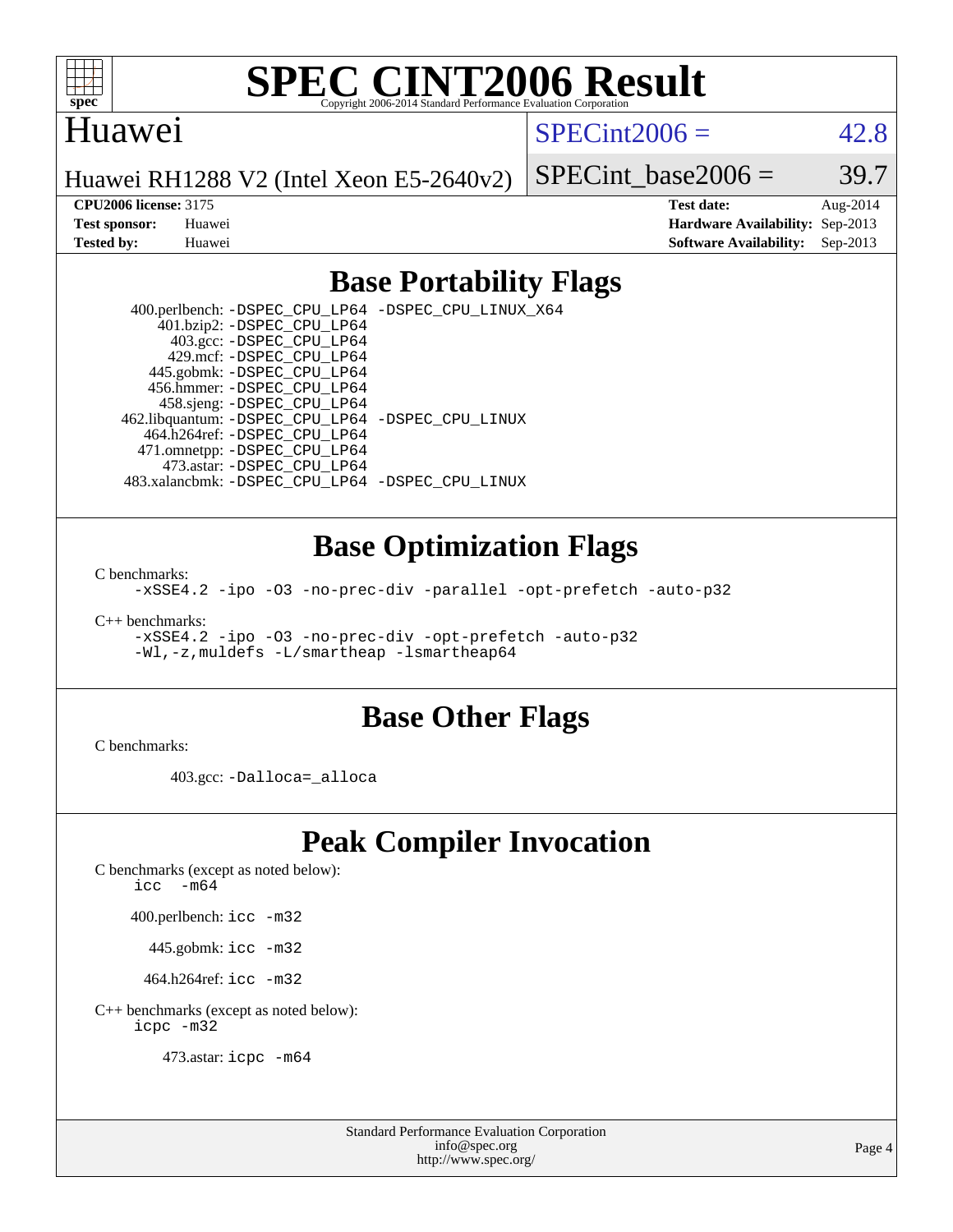

#### **[SPEC CINT2006 Result](http://www.spec.org/auto/cpu2006/Docs/result-fields.html#SPECCINT2006Result)** Copyright 2006-2014 Standard Performance Evaluation C

#### Huawei

 $SPECint2006 = 42.8$  $SPECint2006 = 42.8$ 

Huawei RH1288 V2 (Intel Xeon E5-2640v2)

SPECint base2006 =  $39.7$ 

**[CPU2006 license:](http://www.spec.org/auto/cpu2006/Docs/result-fields.html#CPU2006license)** 3175 **[Test date:](http://www.spec.org/auto/cpu2006/Docs/result-fields.html#Testdate)** Aug-2014 **[Test sponsor:](http://www.spec.org/auto/cpu2006/Docs/result-fields.html#Testsponsor)** Huawei **[Hardware Availability:](http://www.spec.org/auto/cpu2006/Docs/result-fields.html#HardwareAvailability)** Sep-2013 **[Tested by:](http://www.spec.org/auto/cpu2006/Docs/result-fields.html#Testedby)** Huawei **[Software Availability:](http://www.spec.org/auto/cpu2006/Docs/result-fields.html#SoftwareAvailability)** Sep-2013

### **[Peak Portability Flags](http://www.spec.org/auto/cpu2006/Docs/result-fields.html#PeakPortabilityFlags)**

 400.perlbench: [-DSPEC\\_CPU\\_LINUX\\_IA32](http://www.spec.org/cpu2006/results/res2014q3/cpu2006-20140811-30888.flags.html#b400.perlbench_peakCPORTABILITY_DSPEC_CPU_LINUX_IA32) 401.bzip2: [-DSPEC\\_CPU\\_LP64](http://www.spec.org/cpu2006/results/res2014q3/cpu2006-20140811-30888.flags.html#suite_peakPORTABILITY401_bzip2_DSPEC_CPU_LP64) 403.gcc: [-DSPEC\\_CPU\\_LP64](http://www.spec.org/cpu2006/results/res2014q3/cpu2006-20140811-30888.flags.html#suite_peakPORTABILITY403_gcc_DSPEC_CPU_LP64) 429.mcf: [-DSPEC\\_CPU\\_LP64](http://www.spec.org/cpu2006/results/res2014q3/cpu2006-20140811-30888.flags.html#suite_peakPORTABILITY429_mcf_DSPEC_CPU_LP64) 456.hmmer: [-DSPEC\\_CPU\\_LP64](http://www.spec.org/cpu2006/results/res2014q3/cpu2006-20140811-30888.flags.html#suite_peakPORTABILITY456_hmmer_DSPEC_CPU_LP64) 458.sjeng: [-DSPEC\\_CPU\\_LP64](http://www.spec.org/cpu2006/results/res2014q3/cpu2006-20140811-30888.flags.html#suite_peakPORTABILITY458_sjeng_DSPEC_CPU_LP64) 462.libquantum: [-DSPEC\\_CPU\\_LP64](http://www.spec.org/cpu2006/results/res2014q3/cpu2006-20140811-30888.flags.html#suite_peakPORTABILITY462_libquantum_DSPEC_CPU_LP64) [-DSPEC\\_CPU\\_LINUX](http://www.spec.org/cpu2006/results/res2014q3/cpu2006-20140811-30888.flags.html#b462.libquantum_peakCPORTABILITY_DSPEC_CPU_LINUX) 473.astar: [-DSPEC\\_CPU\\_LP64](http://www.spec.org/cpu2006/results/res2014q3/cpu2006-20140811-30888.flags.html#suite_peakPORTABILITY473_astar_DSPEC_CPU_LP64) 483.xalancbmk: [-DSPEC\\_CPU\\_LINUX](http://www.spec.org/cpu2006/results/res2014q3/cpu2006-20140811-30888.flags.html#b483.xalancbmk_peakCXXPORTABILITY_DSPEC_CPU_LINUX)

# **[Peak Optimization Flags](http://www.spec.org/auto/cpu2006/Docs/result-fields.html#PeakOptimizationFlags)**

[C benchmarks](http://www.spec.org/auto/cpu2006/Docs/result-fields.html#Cbenchmarks):

 400.perlbench: [-xSSE4.2](http://www.spec.org/cpu2006/results/res2014q3/cpu2006-20140811-30888.flags.html#user_peakPASS2_CFLAGSPASS2_LDCFLAGS400_perlbench_f-xSSE42_f91528193cf0b216347adb8b939d4107)(pass 2) [-prof-gen](http://www.spec.org/cpu2006/results/res2014q3/cpu2006-20140811-30888.flags.html#user_peakPASS1_CFLAGSPASS1_LDCFLAGS400_perlbench_prof_gen_e43856698f6ca7b7e442dfd80e94a8fc)(pass 1) [-ipo](http://www.spec.org/cpu2006/results/res2014q3/cpu2006-20140811-30888.flags.html#user_peakPASS2_CFLAGSPASS2_LDCFLAGS400_perlbench_f-ipo)(pass 2) [-O3](http://www.spec.org/cpu2006/results/res2014q3/cpu2006-20140811-30888.flags.html#user_peakPASS2_CFLAGSPASS2_LDCFLAGS400_perlbench_f-O3)(pass 2) [-no-prec-div](http://www.spec.org/cpu2006/results/res2014q3/cpu2006-20140811-30888.flags.html#user_peakPASS2_CFLAGSPASS2_LDCFLAGS400_perlbench_f-no-prec-div)(pass 2) [-prof-use](http://www.spec.org/cpu2006/results/res2014q3/cpu2006-20140811-30888.flags.html#user_peakPASS2_CFLAGSPASS2_LDCFLAGS400_perlbench_prof_use_bccf7792157ff70d64e32fe3e1250b55)(pass 2) [-opt-prefetch](http://www.spec.org/cpu2006/results/res2014q3/cpu2006-20140811-30888.flags.html#user_peakCOPTIMIZE400_perlbench_f-opt-prefetch) [-ansi-alias](http://www.spec.org/cpu2006/results/res2014q3/cpu2006-20140811-30888.flags.html#user_peakCOPTIMIZE400_perlbench_f-ansi-alias) 401.bzip2: [-xSSE4.2](http://www.spec.org/cpu2006/results/res2014q3/cpu2006-20140811-30888.flags.html#user_peakPASS2_CFLAGSPASS2_LDCFLAGS401_bzip2_f-xSSE42_f91528193cf0b216347adb8b939d4107)(pass 2) [-prof-gen](http://www.spec.org/cpu2006/results/res2014q3/cpu2006-20140811-30888.flags.html#user_peakPASS1_CFLAGSPASS1_LDCFLAGS401_bzip2_prof_gen_e43856698f6ca7b7e442dfd80e94a8fc)(pass 1) [-ipo](http://www.spec.org/cpu2006/results/res2014q3/cpu2006-20140811-30888.flags.html#user_peakPASS2_CFLAGSPASS2_LDCFLAGS401_bzip2_f-ipo)(pass 2) [-O3](http://www.spec.org/cpu2006/results/res2014q3/cpu2006-20140811-30888.flags.html#user_peakPASS2_CFLAGSPASS2_LDCFLAGS401_bzip2_f-O3)(pass 2) [-no-prec-div](http://www.spec.org/cpu2006/results/res2014q3/cpu2006-20140811-30888.flags.html#user_peakCOPTIMIZEPASS2_CFLAGSPASS2_LDCFLAGS401_bzip2_f-no-prec-div) [-prof-use](http://www.spec.org/cpu2006/results/res2014q3/cpu2006-20140811-30888.flags.html#user_peakPASS2_CFLAGSPASS2_LDCFLAGS401_bzip2_prof_use_bccf7792157ff70d64e32fe3e1250b55)(pass 2) [-auto-ilp32](http://www.spec.org/cpu2006/results/res2014q3/cpu2006-20140811-30888.flags.html#user_peakCOPTIMIZE401_bzip2_f-auto-ilp32) [-opt-prefetch](http://www.spec.org/cpu2006/results/res2014q3/cpu2006-20140811-30888.flags.html#user_peakCOPTIMIZE401_bzip2_f-opt-prefetch) [-ansi-alias](http://www.spec.org/cpu2006/results/res2014q3/cpu2006-20140811-30888.flags.html#user_peakCOPTIMIZE401_bzip2_f-ansi-alias) 403.gcc: [-xAVX](http://www.spec.org/cpu2006/results/res2014q3/cpu2006-20140811-30888.flags.html#user_peakCOPTIMIZE403_gcc_f-xAVX) [-ipo](http://www.spec.org/cpu2006/results/res2014q3/cpu2006-20140811-30888.flags.html#user_peakCOPTIMIZE403_gcc_f-ipo) [-O3](http://www.spec.org/cpu2006/results/res2014q3/cpu2006-20140811-30888.flags.html#user_peakCOPTIMIZE403_gcc_f-O3) [-no-prec-div](http://www.spec.org/cpu2006/results/res2014q3/cpu2006-20140811-30888.flags.html#user_peakCOPTIMIZE403_gcc_f-no-prec-div) [-inline-calloc](http://www.spec.org/cpu2006/results/res2014q3/cpu2006-20140811-30888.flags.html#user_peakCOPTIMIZE403_gcc_f-inline-calloc) [-opt-malloc-options=3](http://www.spec.org/cpu2006/results/res2014q3/cpu2006-20140811-30888.flags.html#user_peakCOPTIMIZE403_gcc_f-opt-malloc-options_13ab9b803cf986b4ee62f0a5998c2238) [-auto-ilp32](http://www.spec.org/cpu2006/results/res2014q3/cpu2006-20140811-30888.flags.html#user_peakCOPTIMIZE403_gcc_f-auto-ilp32)  $429$ .mcf: basepeak = yes 445.gobmk: [-xSSE4.2](http://www.spec.org/cpu2006/results/res2014q3/cpu2006-20140811-30888.flags.html#user_peakPASS2_CFLAGSPASS2_LDCFLAGS445_gobmk_f-xSSE42_f91528193cf0b216347adb8b939d4107)(pass 2) [-prof-gen](http://www.spec.org/cpu2006/results/res2014q3/cpu2006-20140811-30888.flags.html#user_peakPASS1_CFLAGSPASS1_LDCFLAGS445_gobmk_prof_gen_e43856698f6ca7b7e442dfd80e94a8fc)(pass 1) [-prof-use](http://www.spec.org/cpu2006/results/res2014q3/cpu2006-20140811-30888.flags.html#user_peakPASS2_CFLAGSPASS2_LDCFLAGS445_gobmk_prof_use_bccf7792157ff70d64e32fe3e1250b55)(pass 2) [-ansi-alias](http://www.spec.org/cpu2006/results/res2014q3/cpu2006-20140811-30888.flags.html#user_peakCOPTIMIZE445_gobmk_f-ansi-alias) 456.hmmer: [-xSSE4.2](http://www.spec.org/cpu2006/results/res2014q3/cpu2006-20140811-30888.flags.html#user_peakCOPTIMIZE456_hmmer_f-xSSE42_f91528193cf0b216347adb8b939d4107) [-ipo](http://www.spec.org/cpu2006/results/res2014q3/cpu2006-20140811-30888.flags.html#user_peakCOPTIMIZE456_hmmer_f-ipo) [-O3](http://www.spec.org/cpu2006/results/res2014q3/cpu2006-20140811-30888.flags.html#user_peakCOPTIMIZE456_hmmer_f-O3) [-no-prec-div](http://www.spec.org/cpu2006/results/res2014q3/cpu2006-20140811-30888.flags.html#user_peakCOPTIMIZE456_hmmer_f-no-prec-div) [-unroll2](http://www.spec.org/cpu2006/results/res2014q3/cpu2006-20140811-30888.flags.html#user_peakCOPTIMIZE456_hmmer_f-unroll_784dae83bebfb236979b41d2422d7ec2) [-auto-ilp32](http://www.spec.org/cpu2006/results/res2014q3/cpu2006-20140811-30888.flags.html#user_peakCOPTIMIZE456_hmmer_f-auto-ilp32) [-ansi-alias](http://www.spec.org/cpu2006/results/res2014q3/cpu2006-20140811-30888.flags.html#user_peakCOPTIMIZE456_hmmer_f-ansi-alias) 458.sjeng: basepeak = yes 462.libquantum: [-xAVX](http://www.spec.org/cpu2006/results/res2014q3/cpu2006-20140811-30888.flags.html#user_peakCOPTIMIZE462_libquantum_f-xAVX) [-ipo](http://www.spec.org/cpu2006/results/res2014q3/cpu2006-20140811-30888.flags.html#user_peakCOPTIMIZE462_libquantum_f-ipo) [-O3](http://www.spec.org/cpu2006/results/res2014q3/cpu2006-20140811-30888.flags.html#user_peakCOPTIMIZE462_libquantum_f-O3) [-no-prec-div](http://www.spec.org/cpu2006/results/res2014q3/cpu2006-20140811-30888.flags.html#user_peakCOPTIMIZE462_libquantum_f-no-prec-div) [-parallel](http://www.spec.org/cpu2006/results/res2014q3/cpu2006-20140811-30888.flags.html#user_peakCOPTIMIZE462_libquantum_f-parallel) [-opt-prefetch](http://www.spec.org/cpu2006/results/res2014q3/cpu2006-20140811-30888.flags.html#user_peakCOPTIMIZE462_libquantum_f-opt-prefetch) [-auto-p32](http://www.spec.org/cpu2006/results/res2014q3/cpu2006-20140811-30888.flags.html#user_peakCOPTIMIZE462_libquantum_f-auto-p32) 464.h264ref: [-xSSE4.2](http://www.spec.org/cpu2006/results/res2014q3/cpu2006-20140811-30888.flags.html#user_peakPASS2_CFLAGSPASS2_LDCFLAGS464_h264ref_f-xSSE42_f91528193cf0b216347adb8b939d4107)(pass 2) [-prof-gen](http://www.spec.org/cpu2006/results/res2014q3/cpu2006-20140811-30888.flags.html#user_peakPASS1_CFLAGSPASS1_LDCFLAGS464_h264ref_prof_gen_e43856698f6ca7b7e442dfd80e94a8fc)(pass 1) [-ipo](http://www.spec.org/cpu2006/results/res2014q3/cpu2006-20140811-30888.flags.html#user_peakPASS2_CFLAGSPASS2_LDCFLAGS464_h264ref_f-ipo)(pass 2) [-O3](http://www.spec.org/cpu2006/results/res2014q3/cpu2006-20140811-30888.flags.html#user_peakPASS2_CFLAGSPASS2_LDCFLAGS464_h264ref_f-O3)(pass 2) [-no-prec-div](http://www.spec.org/cpu2006/results/res2014q3/cpu2006-20140811-30888.flags.html#user_peakPASS2_CFLAGSPASS2_LDCFLAGS464_h264ref_f-no-prec-div)(pass 2) [-prof-use](http://www.spec.org/cpu2006/results/res2014q3/cpu2006-20140811-30888.flags.html#user_peakPASS2_CFLAGSPASS2_LDCFLAGS464_h264ref_prof_use_bccf7792157ff70d64e32fe3e1250b55)(pass 2) [-unroll2](http://www.spec.org/cpu2006/results/res2014q3/cpu2006-20140811-30888.flags.html#user_peakCOPTIMIZE464_h264ref_f-unroll_784dae83bebfb236979b41d2422d7ec2) [-ansi-alias](http://www.spec.org/cpu2006/results/res2014q3/cpu2006-20140811-30888.flags.html#user_peakCOPTIMIZE464_h264ref_f-ansi-alias) [C++ benchmarks:](http://www.spec.org/auto/cpu2006/Docs/result-fields.html#CXXbenchmarks) 471.omnetpp: [-xSSE4.2](http://www.spec.org/cpu2006/results/res2014q3/cpu2006-20140811-30888.flags.html#user_peakPASS2_CXXFLAGSPASS2_LDCXXFLAGS471_omnetpp_f-xSSE42_f91528193cf0b216347adb8b939d4107)(pass 2) [-prof-gen](http://www.spec.org/cpu2006/results/res2014q3/cpu2006-20140811-30888.flags.html#user_peakPASS1_CXXFLAGSPASS1_LDCXXFLAGS471_omnetpp_prof_gen_e43856698f6ca7b7e442dfd80e94a8fc)(pass 1) [-ipo](http://www.spec.org/cpu2006/results/res2014q3/cpu2006-20140811-30888.flags.html#user_peakPASS2_CXXFLAGSPASS2_LDCXXFLAGS471_omnetpp_f-ipo)(pass 2) [-O3](http://www.spec.org/cpu2006/results/res2014q3/cpu2006-20140811-30888.flags.html#user_peakPASS2_CXXFLAGSPASS2_LDCXXFLAGS471_omnetpp_f-O3)(pass 2) [-no-prec-div](http://www.spec.org/cpu2006/results/res2014q3/cpu2006-20140811-30888.flags.html#user_peakPASS2_CXXFLAGSPASS2_LDCXXFLAGS471_omnetpp_f-no-prec-div)(pass 2) [-prof-use](http://www.spec.org/cpu2006/results/res2014q3/cpu2006-20140811-30888.flags.html#user_peakPASS2_CXXFLAGSPASS2_LDCXXFLAGS471_omnetpp_prof_use_bccf7792157ff70d64e32fe3e1250b55)(pass 2) [-opt-ra-region-strategy=block](http://www.spec.org/cpu2006/results/res2014q3/cpu2006-20140811-30888.flags.html#user_peakCXXOPTIMIZE471_omnetpp_f-opt-ra-region-strategy_5382940c29ea30302d682fc74bfe0147) [-ansi-alias](http://www.spec.org/cpu2006/results/res2014q3/cpu2006-20140811-30888.flags.html#user_peakCXXOPTIMIZE471_omnetpp_f-ansi-alias) [-Wl,-z,muldefs](http://www.spec.org/cpu2006/results/res2014q3/cpu2006-20140811-30888.flags.html#user_peakEXTRA_LDFLAGS471_omnetpp_link_force_multiple1_74079c344b956b9658436fd1b6dd3a8a) [-L/smartheap -lsmartheap](http://www.spec.org/cpu2006/results/res2014q3/cpu2006-20140811-30888.flags.html#user_peakEXTRA_LIBS471_omnetpp_SmartHeap_7c9e394a5779e1a7fec7c221e123830c) Continued on next page

> Standard Performance Evaluation Corporation [info@spec.org](mailto:info@spec.org) <http://www.spec.org/>